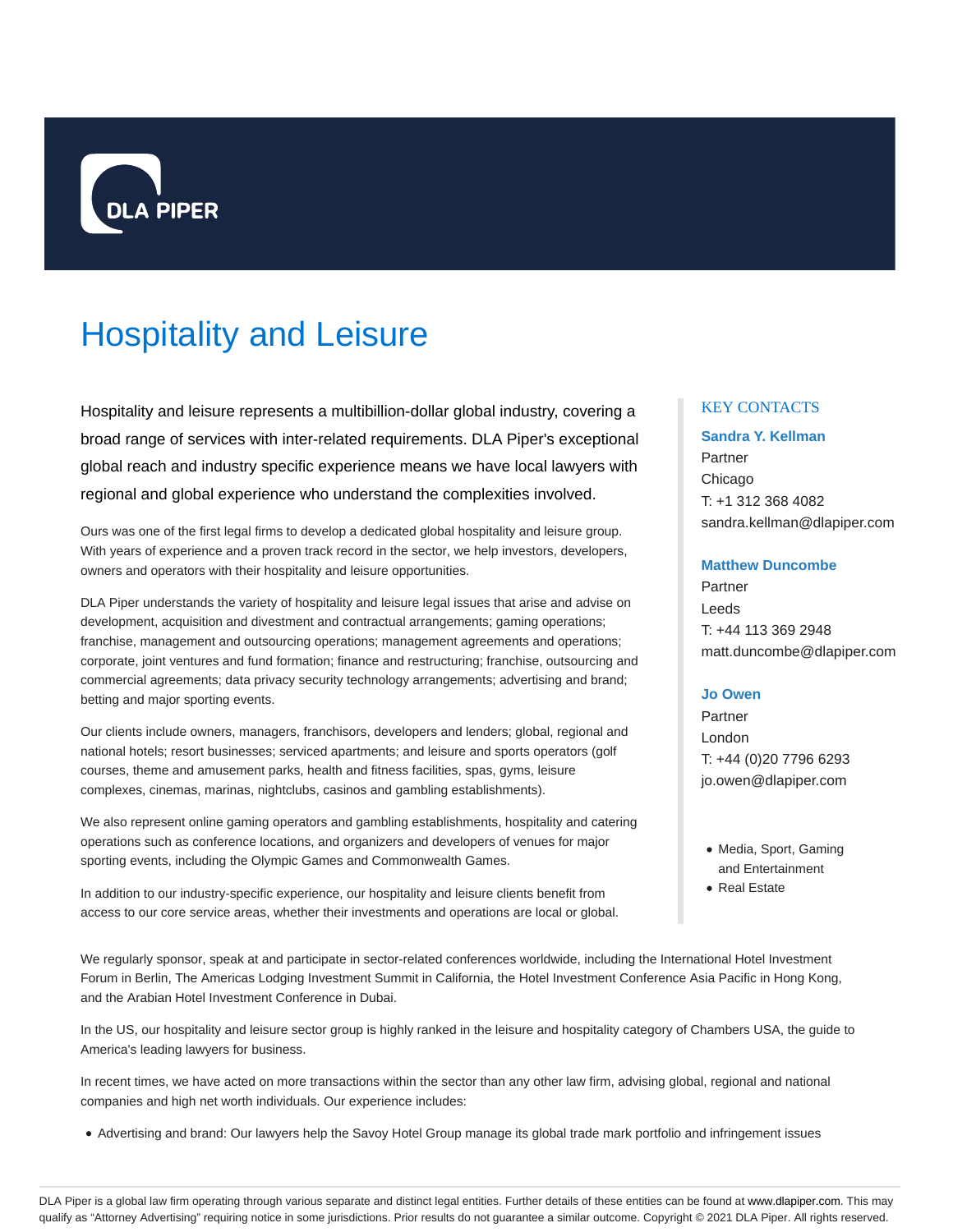- Corporate, joint ventures and funds: We represented InterContinental Hotels Group (IHG) in forming a joint venture with Brack Real Estate Group to develop a mixed-use project on the Lower East Side of Manhattan in New York that will be anchored by IHG's Hotel Indigo
- Development, acquisition and disposal: We advised Public Investment Corporation (representing the Government Employees Pension Fund) in a joint venture on the acquisition of the iconic V&A Waterfront development in Cape Town. The deal has been valued at \$1.2 billion, the largest single asset real estate transaction to date in South Africa.
- Finance and restructuring: We represented Alternative Hotel Group in the restructuring of its portfolio as a consequence of the restructuring of the Group's £1.7 billion debt and equity arrangements with Lloyds Banking Group, which included one of the largest debt-for-equity swaps in British corporate history.
- Franchise, outsourcing and commercial agreements: Maxim's Caterers, Hong Kong's largest food services company, turned to us to represent it in merchandising agreements, co-branding and promotion agreements in Hong Kong, Macau and South China and also in obtaining new rights in Western China.
- Major sporting events: Our lawyers helped the Olympic Delivery Authority with its infrastructural arrangements for the London 2012 Olympics.
- Management agreements and operations: Capital Partners turned to us to help develop, negotiate and structure hotel and resort contracts under the Ritz Carlton (3), Canyon Ranch, Mandarin Oriental (2), Six Senses and Marriott Residences brands in Russia, Kazakhstan and Turkey

# INSIGHTS

# **Publications**

**Employment law in 5: 5 developments to read for June in less than 5 minutes**

## 8 June 2022

5 developments to read for June in less than 5 minutes.

**Puerto Rico updates guidance for the management of COVID-19 cases**

#### 19 May 2022

The new guidance is applicable to all employers in the public and private sectors.

**Protecting your IP in Russia: Best practices, action steps**

# 18 May 2022 INTELLECTUAL PROPERTY AND TECHNOLOGY NEWS

US companies may take action in Russia to protect their IP rights, notwithstanding US economic and trade sanctions.

**Employment law in 5: 5 developments to read for May in less than 5 minutes**

## 5 May 2022

5 developments to read for May in less than 5 minutes.

**Hotel Management Agreements**

#### 13 July 2021

One cannot discuss the evolution of hotel management agreements (HMAs) without first talking about the separation of hotel ownership and hotel operations; a transformation of the major chains' business models, more commonly known as an "asset light" strategy. Today

DLA Piper is a global law firm operating through various separate and distinct legal entities. Further details of these entities can be found at www.dlapiper.com. This may qualify as "Attorney Advertising" requiring notice in some jurisdictions. Prior results do not guarantee a similar outcome. Copyright @ 2021 DLA Piper. All rights reserved.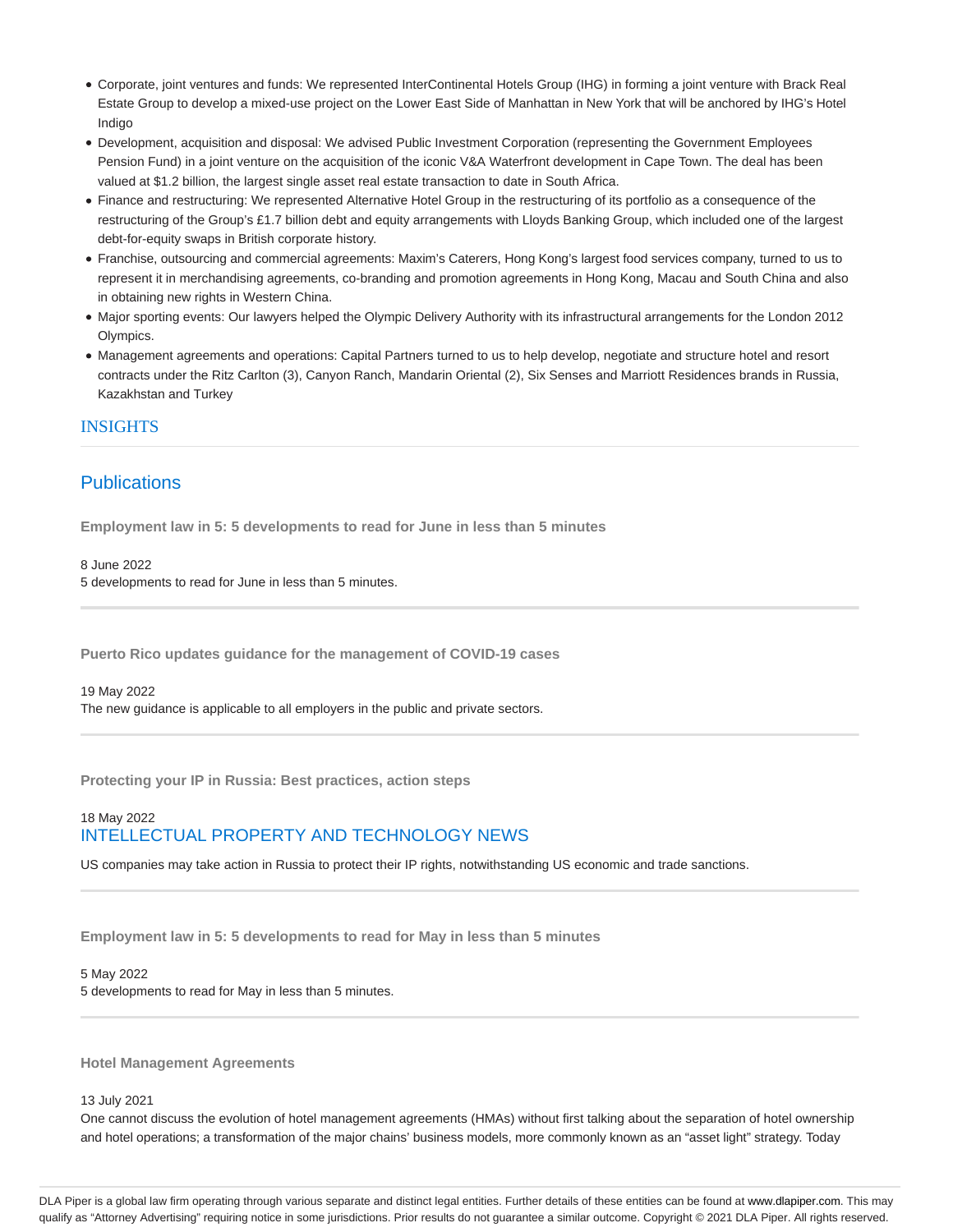the form taken by hotel operators in HMAs is an important factor in the effective working of the market in hotel investment. DLA Piper's Hospitality and Leisure Sector Group has negotiated HMAs for a myriad of different clients across the H&L landscape (owners, investors, operators (both branded and white label) and lenders) in all of the world's key jurisdictions.

**Employers in Puerto Rico must comply with new breastfeeding room requirements**

#### 25 February 2021

Requiring employers to provide a private, safe and hygienic space.

**Puerto Rico: Employers must establish workplace harassment protocols – guidelines are available**

23 February 2021 Employers in Puerto Rico have until August 2, 2021 to adopt protocols on workplace harassment.

**Boardroom Brexit: What the deal means for trade in services**

## 31 December 2020 BOARDROOM BREXIT

The TCA has substantial sectoral coverage, including professional and business services (e.g. legal, auditing, architectural services), delivery and telecommunication services, computer-related and digital services, financial services, research and development services, most transport services and environmental services.

**Approaches to developing and implementing a survival strategy for hotel owners facing COVID-19**

# 9 November 2020 Developing a successful strategy will require significant up-front analysis, communication and cooperation among key stakeholders.

**Q&A: Crescit Capital Strategies**

#### 9 November 2020

Joe Iacono of Crescit Capital Strategies offers thoughts on opportunities in the hotel industry and how the impact of the COVID-19 pandemic differs from the 2008-09 financial crisis.

**Q&A: Square Mile Capital Management, LLC**

#### 9 November 2020

Michael Lavipour of Square Mile Capital Management, LLC predicts the future of shopping malls and explains why now is a good time to lend on hotel assets.

**Puerto Rico: Legal and practical aspects of international arbitration**

#### 26 October 2020

Parties benefit from this legal framework to solve their disputes when conducting business in Puerto Rico.

DLA Piper is a global law firm operating through various separate and distinct legal entities. Further details of these entities can be found at www.dlapiper.com. This may qualify as "Attorney Advertising" requiring notice in some jurisdictions. Prior results do not guarantee a similar outcome. Copyright @ 2021 DLA Piper. All rights reserved.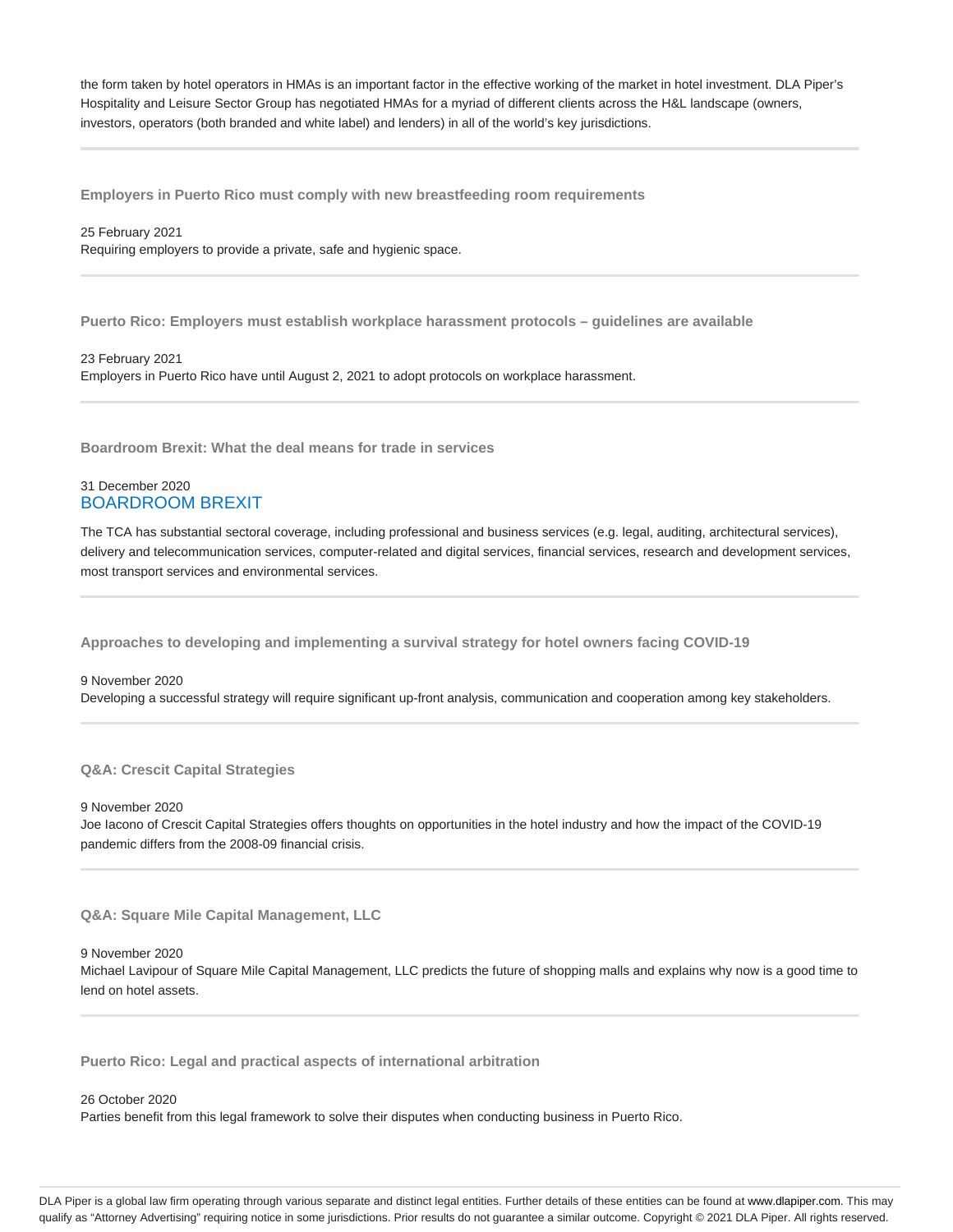**Puerto Rico enacts act prohibiting workplace harassment**

28 August 2020

The law creates a new course of action for employees and imposes additional responsibilities on employers. It is effective immediately.

**Puerto Rico tightens restrictions and sanctions for businesses to control continued spread of COVID-19**

#### 26 August 2020

The Executive Order aims to significantly tighten restrictions to control the continued spread of COVID-19.

**Release of exposure draft legislation for major reforms to Australia's Foreign Investment Framework**

#### 10 August 2020

Many governments around the world have been strengthening their laws relating to foreign investment. Australia is no exception to this development and has just released proposed sweeping reforms to its foreign investment regime. In this article, we provide a high level overview of the key proposed amendments and our thoughts on how some of those proposals are likely to affect foreign investment into Australia.

**Vlog series: How to raise equity capital during the Coronavirus pandemic (UK)**

### 4 August 2020

The first half of 2020 has seen an unprecedented volume of activity by companies raising capital through follow-on equity offerings on the London Stock Exchange in response to the Coronavirus pandemic. There have been over 140 equity issues on the London Stock Exchange's main market or AIM since 20 March 2020 raising more than GBP14 billion.

**Amid spike in positive cases, Puerto Rico tightens restrictions for businesses and tourism**

21 July 2020 The restrictions impact certain businesses, particularly in the food and beverage, entertainment and tourism industries.

**New Dutch Franchise Act poses challenges for franchisors**

# 1 July 2020 **FRANCAST**

The legislation offers a number of protections to franchisees, which will be problematic for foreign franchisors who transact with well-established Dutch franchisees. The law will take effect on January 1, 2021, although it provides a two-year transition period for existing agreements.